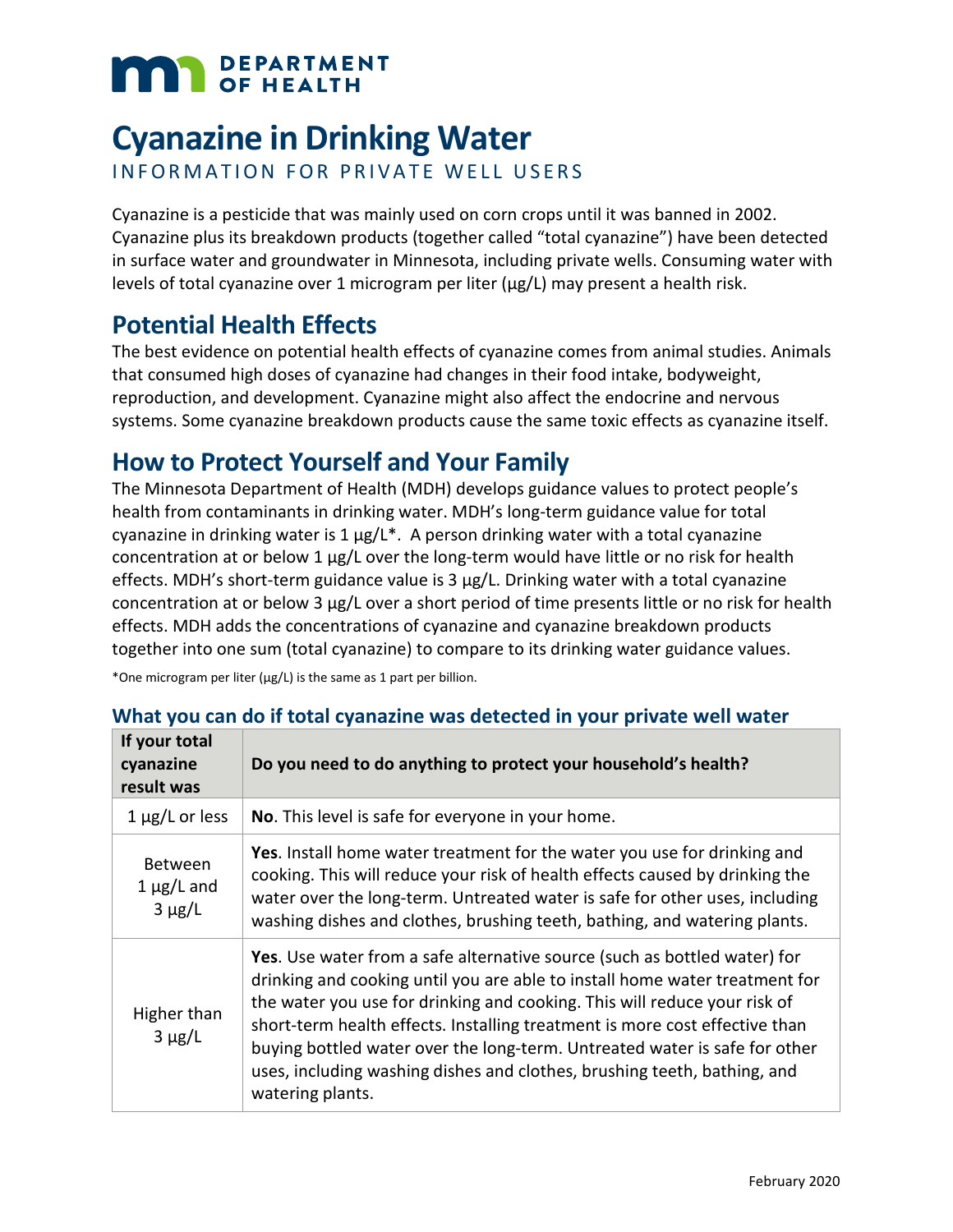#### **Home water treatment options**

MDH currently recommends reverse osmosis to treat household drinking water with a total cyanazine concentration over 1 µg/L. While there are no treatment units certified by the Water Quality Association (WQA), NSF, or Underwriter's Laboratory (UL) to remove cyanazine breakdown products, Minnesota Department of Agriculture (MDA) water testing shows reverse osmosis is an effective way to remove them. Based on certifications to remove other pesticides, distillation and some granular activated carbon filters may also be effective.

Learn about grant and loan programs to help pay for treatment at [Home Water Treatment](http://www.health.state.mn.us/communities/environment/water/factsheet/hometreatment)  [\(www.health.state.mn.us/communities/environment/water/factsheet/hometreatment\)](http://www.health.state.mn.us/communities/environment/water/factsheet/hometreatment).

#### **If you are on a private well and do not know if cyanazine is in your water**

Since the MDA just began testing for total cyanazine, it will take time to understand which areas of Minnesota are more likely to have cyanazine in groundwater. In general, cyanazine may be present in your well water if you are in an area that grows or used to grow corn and where groundwater is vulnerable to contamination. To find out if groundwater in your area is considered vulnerable, enter your address into the MDA's [Vulnerable Groundwater Area Map](http://www.mda.state.mn.us/vulnerableareamap)  [\(www.mda.state.mn.us/vulnerableareamap\).](http://www.mda.state.mn.us/vulnerableareamap) Vulnerable areas are shown in purple.

Currently, there is only one laboratory in the U.S. that can test private well water for cyanazine and its breakdown products. At this time, testing your water may cost more than purchasing reverse osmosis home water treatment that would remove nearly all pesticides when properly maintained. If you are concerned about cyanazine and other pesticides in your well water and want to take action now, MDH recommends installing a reverse osmosis system. Over the next few years, MDH and the MDA expect to have more information on where cyanazine occurs and there will likely be more laboratories that can test for cyanazine breakdown products at a reasonable cost.

#### **If you are on a public water system**

When the MDA locates an area with increased levels of cyanazine in private wells, MDH works with the MDA to test nearby public water supplies that may be affected. Contact your public water supplier for more information.

## **Background on Cyanazine**

Cyanazine (commonly sold as Bladex®) was used on corn in Minnesota to control weeds starting in the early 1970s. In 2002, the U.S. Environmental Protection Agency prohibited its use because of environmental and human health concerns. After cyanazine is applied, it can travel down through the soil into groundwater. As it moves through soil, cyanazine breaks down into chemicals that are similar in form (cyanazine breakdown products). These breakdown products can remain in groundwater for a long time. The breakdown products that are a part of "total cyanazine" are cyanazine amide, cyanazine acid, deethylcyanazine, deethylcyanazine acid, deethylcyanazine amide, deisopropylatrazine, and atrazine desethyl deisopropyl (DEDI atrazine).